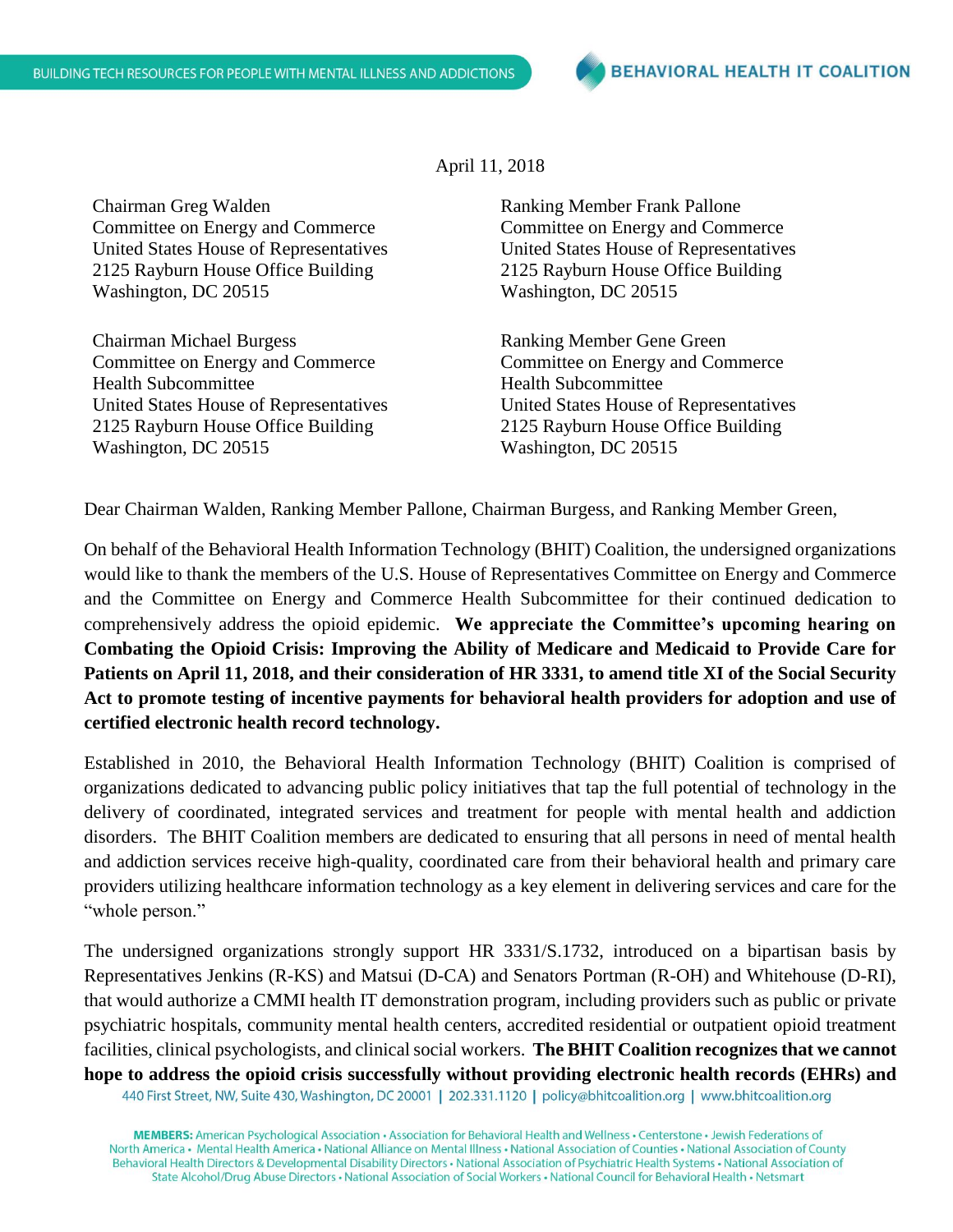

**supporting health information technology within behavioral health settings, and we would like to thank the Committee for working to address this barrier in the efforts to fight the opioid epidemic.**

Sincerely,

American Psychological Association Association for Behavioral Health and Wellness Centerstone The Jewish Federations of North America Mental Health America National Association of Counties The National Association of County Behavioral Health and Developmental Disability Directors National Alliance on Mental Illness National Association of Psychiatric Health Systems The National Association for Rural Mental Health National Association of State Alcohol and Drug Abuse Directors National Association of Social Workers National Council for Behavioral Health Netsmart Technologies